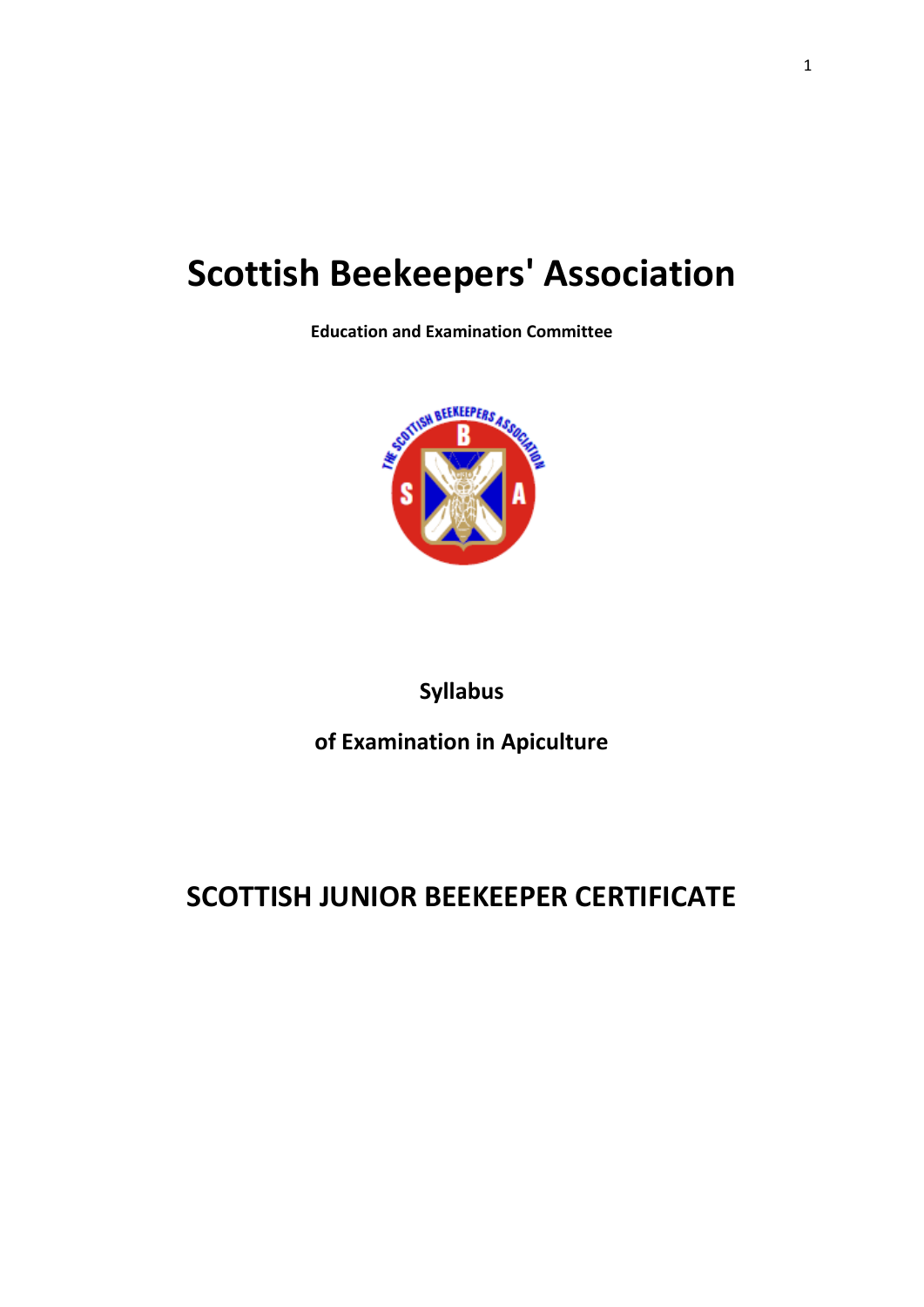### **SCOTTISH JUNIOR BEEKEEPER CERTIFICATE**

#### **AIMS** ISSUE Nov 2016

- 1. To encourage young people to become interested in bees and beekeeping and their contribution to the natural environment.
- 2. To provide a starting point for beekeeper education for young people and to meet the requirements of schools and groups such as scouts and guides.

#### **CONDITIONS OF ENTRY**

- 1. The appropriate application form and fees shall have been received by the Education Convener prior to the deadline published in the Scottish Beekeeper Magazine and on the SBA Website. The candidates shall have reached their  $10^{th}$ birthday but not yet reached their  $16^{th}$  birthday on the  $1<sup>st</sup>$  of January of the year during which the examination is to be taken and shall be either a member or family member of the SBA.
- 2. The examination shall consist of 4 parts:
	- (a) The Candidate shall be asked to open and examine a single brood chamber colony of bees and answer any questions asked by the examiner. 60 marks
	- (b) The candidate shall be asked to assemble a brood frame and fit it with wired foundation 10 marks
	- (c) The Candidate shall provide the examiner with a written record of work done during the active season, when working with their own bees or bees owned by another beekeeper or beekeeping association. 20 marks
	- (d) The Candidate shall answer the multiple-choice examination paper. Up to twenty minutes shall be allowed for completion of the paper. 10 marks

### **AWARD OF CERTIFICATE**

The SCOTTISH JUNIOR BEEKEEPER CERTIFICATE will be awarded to Candidates at 3 levels –Pass (60%), Credit (70%), and Distinction (80%). Candidates gaining the Certificate can enter the SBA further education programme (Modules, Microscopy, Intermediate Practical).

#### **SYLLABUS**

1.0 MANIPULATION OF A COLONY OF HONEYBEES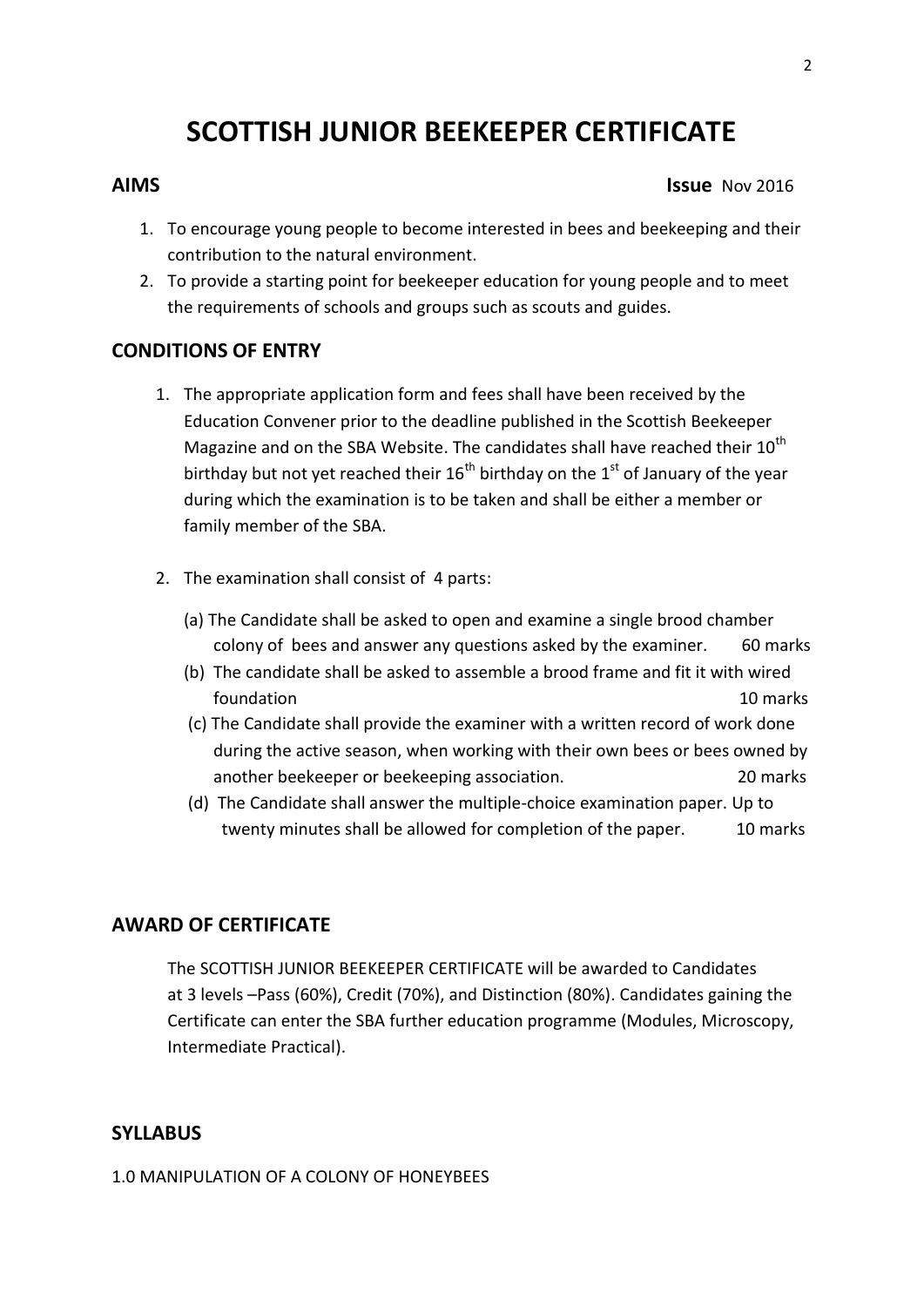The Candidate will be aware of:

- 1.1 the care needed when handling a colony of honeybees;
- 1.2 the reactions of honeybees to smoke;
- 1.3 the personal equipment needed to open a colony of honeybees and the importance of its cleanliness;
- 1.4 the reasons for opening a colony;
- 1.5 the importance of record keeping; demonstration records shall include details of medicines administered for varroa treatments, swarm prevention actions, feeding details and notes of observations made during manipulations .

#### The Candidate will be able to:

- 1.6 demonstrate lighting and the use of a smoker;
- 1.7 demonstrate the use of the hive tool;
- 1.8 open a colony of honeybees and keep it under control;
- 1.9 identify workers, drones and queen;
- 1.10 identify eggs, larvae and sealed brood;
- 1.11 identify stored honey and pollen.

#### 2.0 EQUIPMENT

The Candidate will be able to:

- 2.1 name and explain the function of the principal parts of a modern beehive;
- 2.2 discuss the concept of bee space;
- 2.3 point out a method of frame spacing;
- 2.4 explain when to add supers to a colony;
- 2.5 explain how to remove a honey super;
- 2.6 outline how honey can be extracted from super combs;
- 2.7 show a method of feeding bees;
- 2.8 explain how to unite two colonies of bees.

#### 3.0 PRACTICE OF BEEKEEPING

The Candidate will be able to:

- 3.1 explain what to do if they get a bee sting;
- 3.2 give an elementary description of the annual cycle of work in the apiary;
- 3.3 describe how to prepare sugar syrup for autumn and for spring feeding;
- 3.4 explain why bees swarm and the need for beekeepers to try to prevent that happening;
- 3.5 explain how poor beekeeping practice could encourage bees to become robbers;
- 3.6 explain hygiene measures which should be taken to reduce the spread of bee diseases.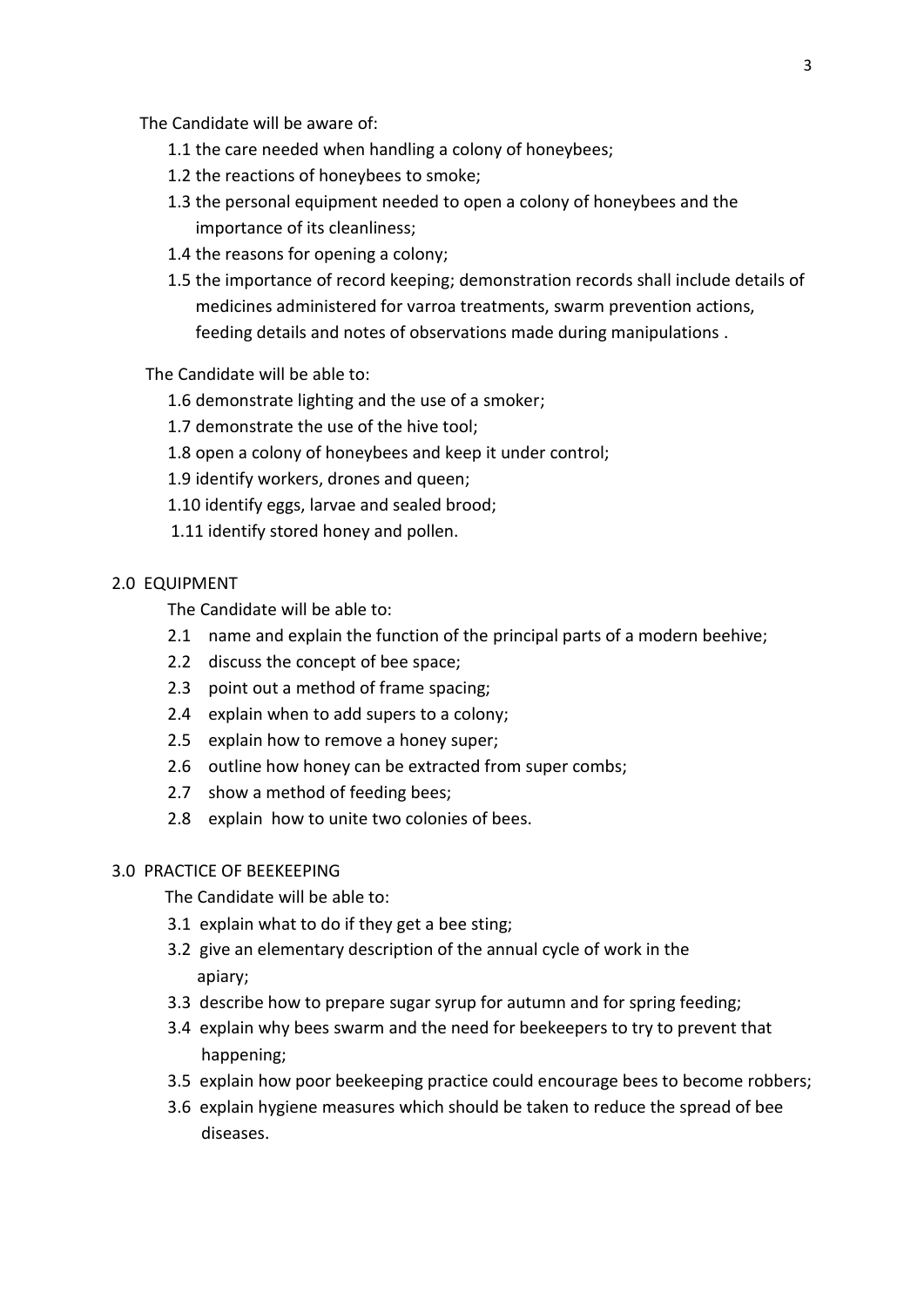#### 4.0 NATURAL HISTORY OF THE HONEYBEE

The candidate will be able to:

- 4.1 outline, briefly the active season duties of worker bees from the time of hatching until they become foragers;
- 4.2 name the four things which foragers collect and the means by which they bring them back to their hive;
- 4.3 explain how bees spend the winter;
- 4.4 tell where beeswax comes from;
- 4.5 name the main sources of local nectar and pollen;
- 4.6 explain why pollen is necessary for the life of a bee colony;
- 4.7 explain what is meant by pollination and why it is important to the fruit grower and to the environment in general.

#### 5.0 DISEASES AND PESTS OF THE HONEYBEE

The Candidate will be able to:

- 5.1 describe the appearance of healthy brood;
- 5.2 tell that bee colonies can have brood disease and the bees themselves can get diseases;
- 5.3 tell that bees are susceptible to the Varroa mite and that it can be controlled;
- 5.4 describe a method of storing honeycomb to prevent wax moth damage;
- 5.5 describe how to prevent mice from gaining access to hives in winter.

#### 6.0 MULTIPLE CHOICE PAPER

- 6.1 The multiple choice paper shall contain **10 questions** selected from the following list of Questions.
- 6.2 The candidate shall select the appropriate answer by placing a cross in the relevant square.

#### MULTIPLE CHOICE QUESTION LIST

**Examininers shall compose a multiple choice paper containing 10 questions typically taken from the following list.**

#### **The candidate shall be allowed up to 15 minutes to answer the 10 questions.**

1) How many queens usually live in a bee colony?

- $\Box$  1
- $\Box$  2
- $\Box$  3
- $\Box$  4

#### 2) How many days does the egg stage last?

- $\Box$  2
- $\Box$  3
- $\Box$  4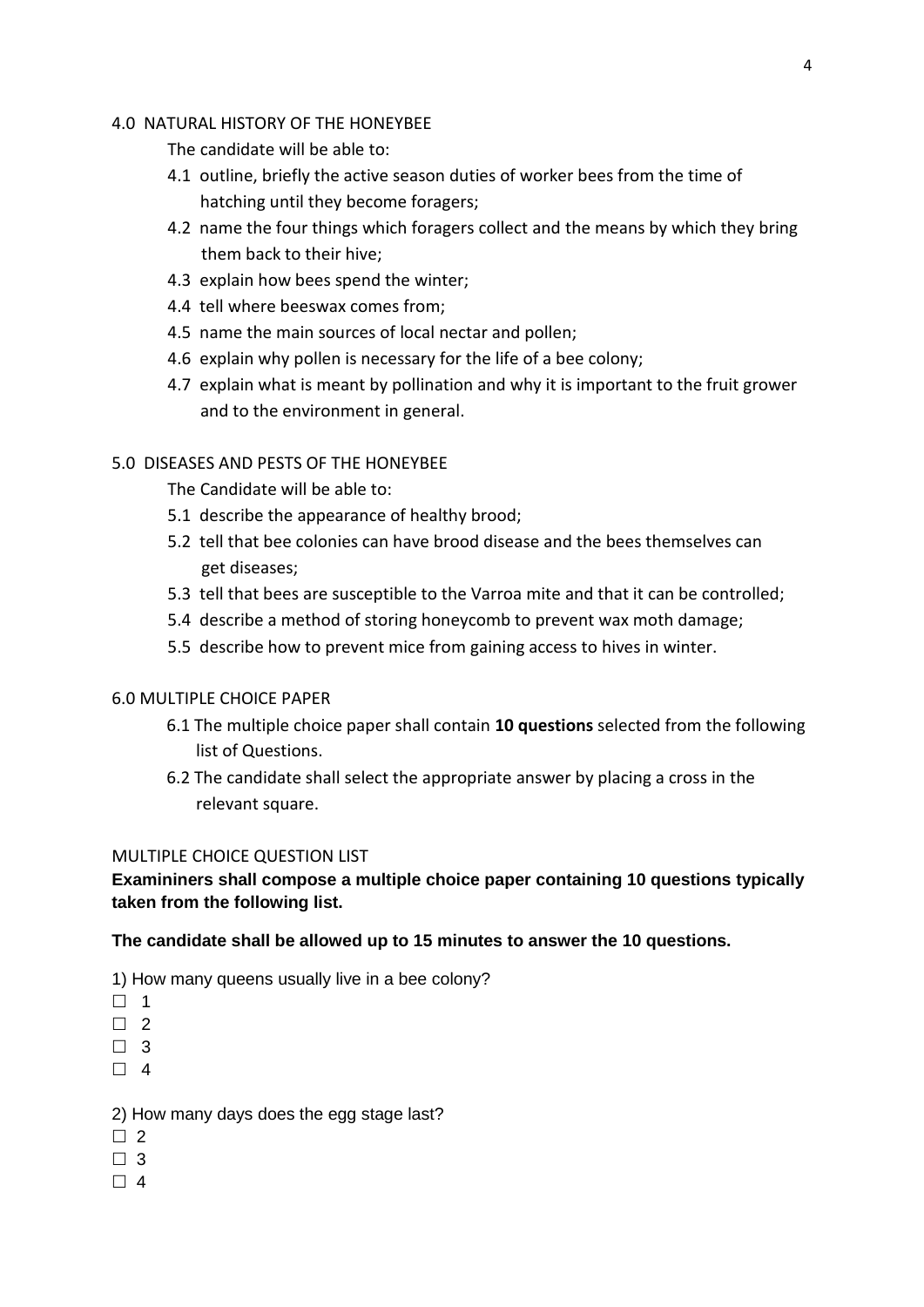$\square$  5

- 3) How many wings does a bee have?
- $\Box$  2
- $\Box$  3
- $\Box$  4
- $\Box$  5

4) How does the bee carry the pollen back to its colony?

- $\Box$  In its body
- $\Box$  On its front legs
- $\Box$  On its middle legs
- $\Box$  On its rear legs
- 5) Which organ prevents the nectar collected, being passed through into the bee's digestive system in order that it can be regurgitated back at the hive?
- $\Box$  Honey bladder
- $\Box$  Gut
- $\Box$  Proventriculus valve
- $\Box$  Gullet
- 6) What colour is the bee's blood?
- $\Box$  Red
- $\Box$  White
- $\Box$  Clear
- □ Black
- 7) What does pollen consist of mainly?
- $\Box$  Carbohydrates
- $\Box$  Protein
- $\Box$  Fat
- $\Box$  None of the three
- 8) How long does a worker bee live in the summer?
- $\Box$  about 2 weeks
- $\Box$  about 2 months
- $\Box$  about 4 months
- $\Box$  about 6 months
- 9) What is varroa?
- $\square$  a fungus
- $\Box$  a bacterium
- $\square$  an insect
- $\square$  an arachnid mite
- 10) Where are the most varroa usually found?
- $\Box$  in the cells of developing workers
- $\square$  in the cells of developing queens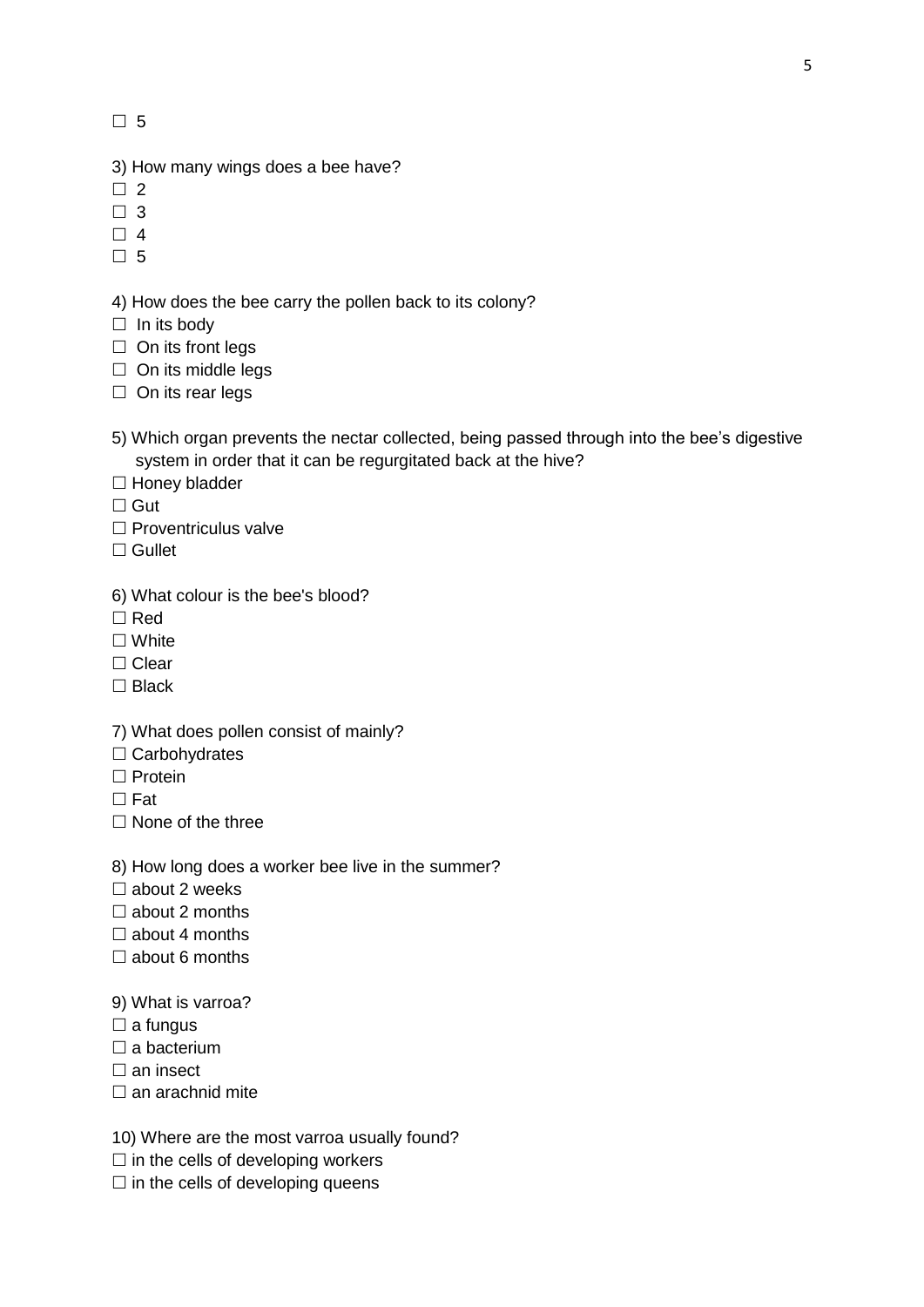$\Box$  in the cells of developing drones

 $\Box$  on the adult bee

11) Where is the surplus honey stored in the bee colony?

 $\Box$  under the offspring or brood nest

 $\square$  above the brood nest

 $\Box$  in the brood nest

- $\Box$  in front of the brood nest
- 12) What does the bee use to orientate itself when flying during overcast weather without sunshine?
- $\square$  3 simple eyes
- $\Box$  the 2 compound eyes
- $\Box$  antennae
- $\Box$  legs

13) How many worker bees make up about 1 kilo?

32,000 bees

 $\square$  24,000 bees

 $\Box$  17,000 bees

 $\Box$  11,000 bees

- 14) What colour can the honey bee not see?
- $\Box$  Red
- $\Box$  Blue
- Green
- □ Yellow

15) How many segments are there in the abdomen of the worker bee?

- $\Box$  2
- $\Box$  4

 $\Box$  6

 $\Box$  8

16) Does the sting of the queen have sharply barbed hooks which prevent it being withdrawn?

- $\square$  yes
- $\Box$  no

17) Does the male bee have a sting?

 $\square$  yes

 $\Box$  no

18) What does the beekeeper feed the bees with?  $\Box$  Milk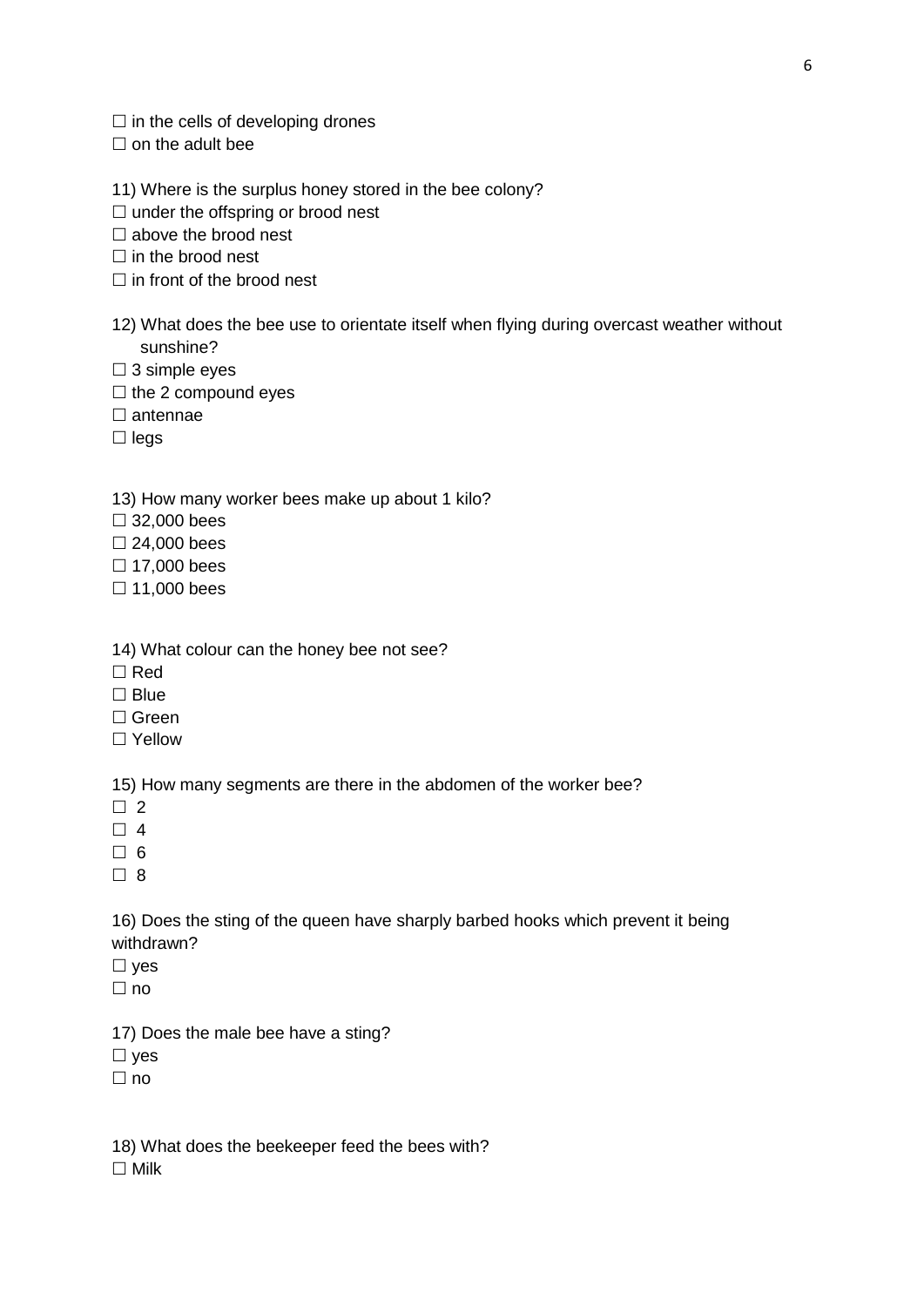$\Box$  Herbs

 $\square$  Sugar

 $\Box$  Fruit

19) What is the International Association of Beekeepers called?

 $\square$  FIS

 $\Box$  FIFA

□ IOC

□ Apimondia

20) What is not a bee product?

 $\Box$  Honey

□ Beeswax

□ Nectar

 $\square$  Bee poison

21) How many sides (or corners) does a honeycomb cell have?

 $\Box$  4

 $\Box$  5

 $\Box$  6

 $\Box$  8

22) Do bees have hair?

 $\square$  yes

 $\Box$  no

23) What is the name of the bees' dance when nectar can be collected in fewer than 100 metres?

□ Round dance

□ Wag-Tail dance

24) How long does the development of a **worker** bee take from laying of egg to emerging as a fully formed adult?

 $\square$  16 days

 $\Box$  19 days

 $\square$  21 days

 $\square$  24 days

25) How long does the development of a male bee (drone) take?

 $\Box$  16 days

 $\Box$  19 days

 $\square$  21 days

 $\square$  24 days

26) How long does the development of a queen take?

 $\Box$  16 days

 $\Box$  19 days